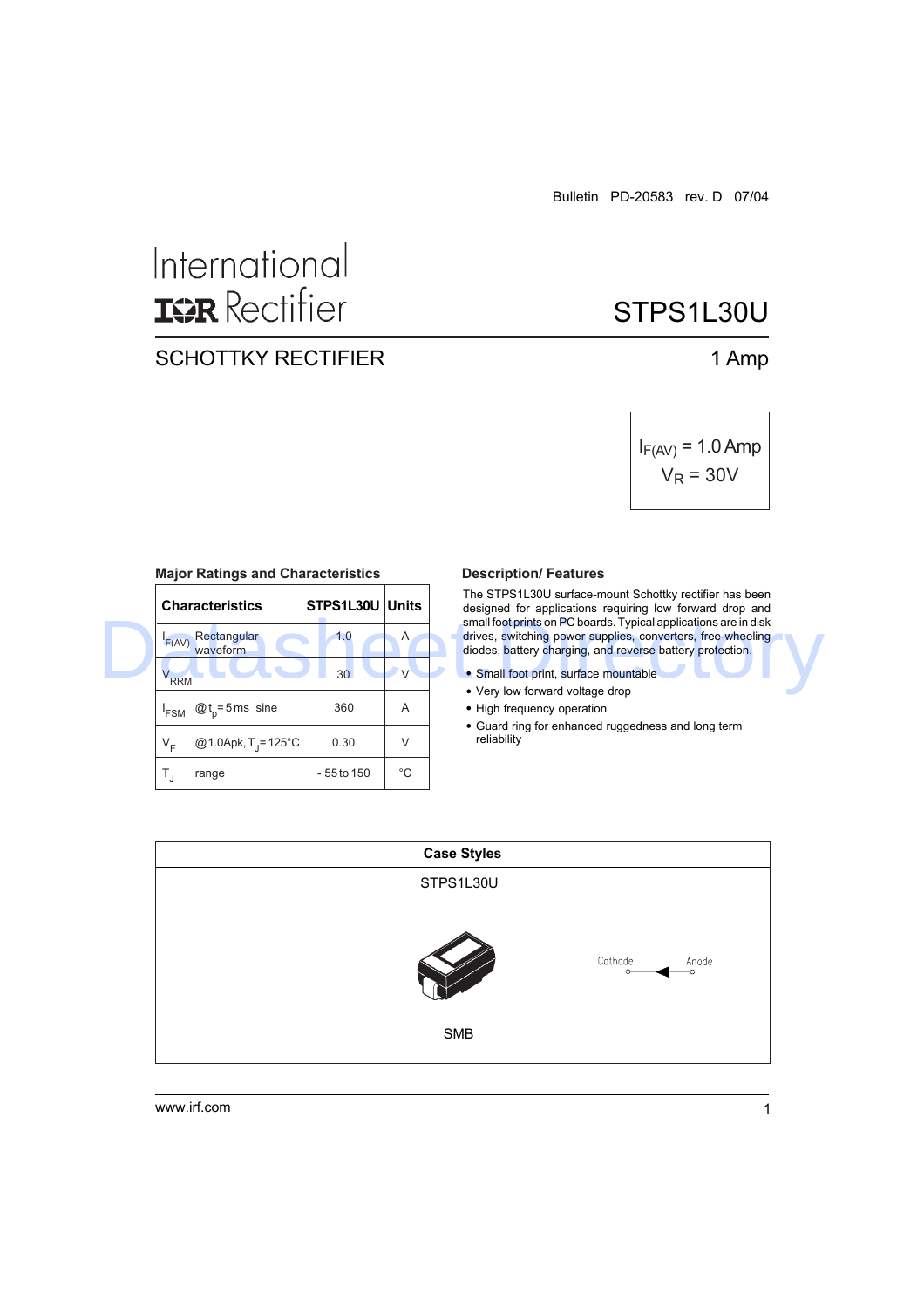#### STPS1L30U

#### Bulletin PD-20583 rev. D 07/04

## International TOR Rectifier

#### Voltage Ratings

| Part number                                              | STPS1L30U |  |
|----------------------------------------------------------|-----------|--|
| Max. DC Reverse Voltage (V)                              | 30        |  |
| ' V <sub>RWM</sub> Max. Working Peak Reverse Voltage (V) |           |  |

#### Absolute Maximum Ratings

|                  | <b>Parameters</b>                  | Value |    | Units   Conditions                                                                                |                                              |
|------------------|------------------------------------|-------|----|---------------------------------------------------------------------------------------------------|----------------------------------------------|
| F(AV)            | Max. Average Forward Current       | 1.0   | A  | 50% duty cycle $@T_1 = 106 °C$ , rectangular wave form                                            |                                              |
| <sup>1</sup> FSM | Max. Peak One Cycle Non-Repetitive | 360   | Α  | 5us Sine or 3us Rect. pulse                                                                       | Following any<br>rated<br>load condition and |
|                  | Surge Current                      | 75    |    | 10ms Sine or 6ms Rect. pulse                                                                      | with rated V <sub>RRM</sub> applied          |
| $E_{AS}$         | Non-Repetitive Avalanche Energy    | 3.0   | mJ | $T_i = 25^{\circ}C$ , $I_{ac} = 1A$ , L = 6mH                                                     |                                              |
| <sup>'</sup> AR  | Repetitive Avalanche Current       | 1.0   | Α  | Current decaying linearly to zero in 1 used<br>Frequency limited by T, max. Va = 1.5 x Vr typical |                                              |

#### Electrical Specifications

|                 | Parameters                        | Value | Units     |                                                           | Conditions                      |
|-----------------|-----------------------------------|-------|-----------|-----------------------------------------------------------|---------------------------------|
| $V_{\text{FM}}$ | (1)<br>Max. Forward Voltage Drop  | 0.420 | V         | @ 1A                                                      | $T_i = 25 °C$                   |
|                 |                                   | 0.470 | V         | @ 2A                                                      |                                 |
|                 |                                   | 0.300 | $\vee$    | @ 1A                                                      | $T_i = 125 °C$                  |
|                 |                                   | 0.375 | V         | @ 2A                                                      |                                 |
| <sup>I</sup> RM | Max. Reverse Leakage Current (1)  | 0.2   | mA        | $T_1 = 25 °C$                                             |                                 |
|                 |                                   | 5.0   | mA        | $T_1 = 100 °C$                                            | $V_{\rm p}$ = rated $V_{\rm p}$ |
|                 |                                   | 15    | mA        | $T_1 = 125 °C$                                            |                                 |
| $C_T$           | Max. Junction Capacitance         | 200   | pF        | $V_p = 5V_{pQ}$ , (test signal range 100KHz to 1Mhz) 25°C |                                 |
| $L_{\rm S}$     | <b>Typical Series Inductance</b>  | 2.0   | nH        | Measured lead to lead 5mm from package body               |                                 |
|                 | dv/dt Max. Voltage Rate of Change | 10000 | $V/\mu s$ |                                                           |                                 |
|                 | (Rated $V_p$ )                    |       |           |                                                           |                                 |

(1) Pulse Width < 300µs, Duty Cycle < 2%

#### Thermal-Mechanical Specifications

|                            | <b>Parameters</b>                                  | Value                  | Units         | Conditions          |
|----------------------------|----------------------------------------------------|------------------------|---------------|---------------------|
|                            | Max. Junction Temperature Range (*)                | $-55$ to 150           | °C            |                     |
| ${\mathsf T}_{\text{stg}}$ | Max. Storage Temperature Range                     | $-55$ to 150           | °C            |                     |
| $R_{thJL}$                 | Max. Thermal Resistance<br>Junction to Lead<br>/** | 25                     | $\degree$ C/W | DC operation        |
| $R_{thJA}$                 | Max. Thermal Resistance<br>Junction to Ambient     | 80                     | $\degree$ C/W | DC operation        |
| wt                         | Approximate Weight                                 | $[0.10(0.003)]$ g(oz.) |               |                     |
|                            | Case Style                                         | <b>SMB</b>             |               | Similar to DO-214AA |
|                            | Device Marking                                     | IR <sub>13</sub> L     |               |                     |

(\*\*) Mounted 1 inch square PCB thermal runaway condition for a diode on its own heatsink dTj Rth( j-a)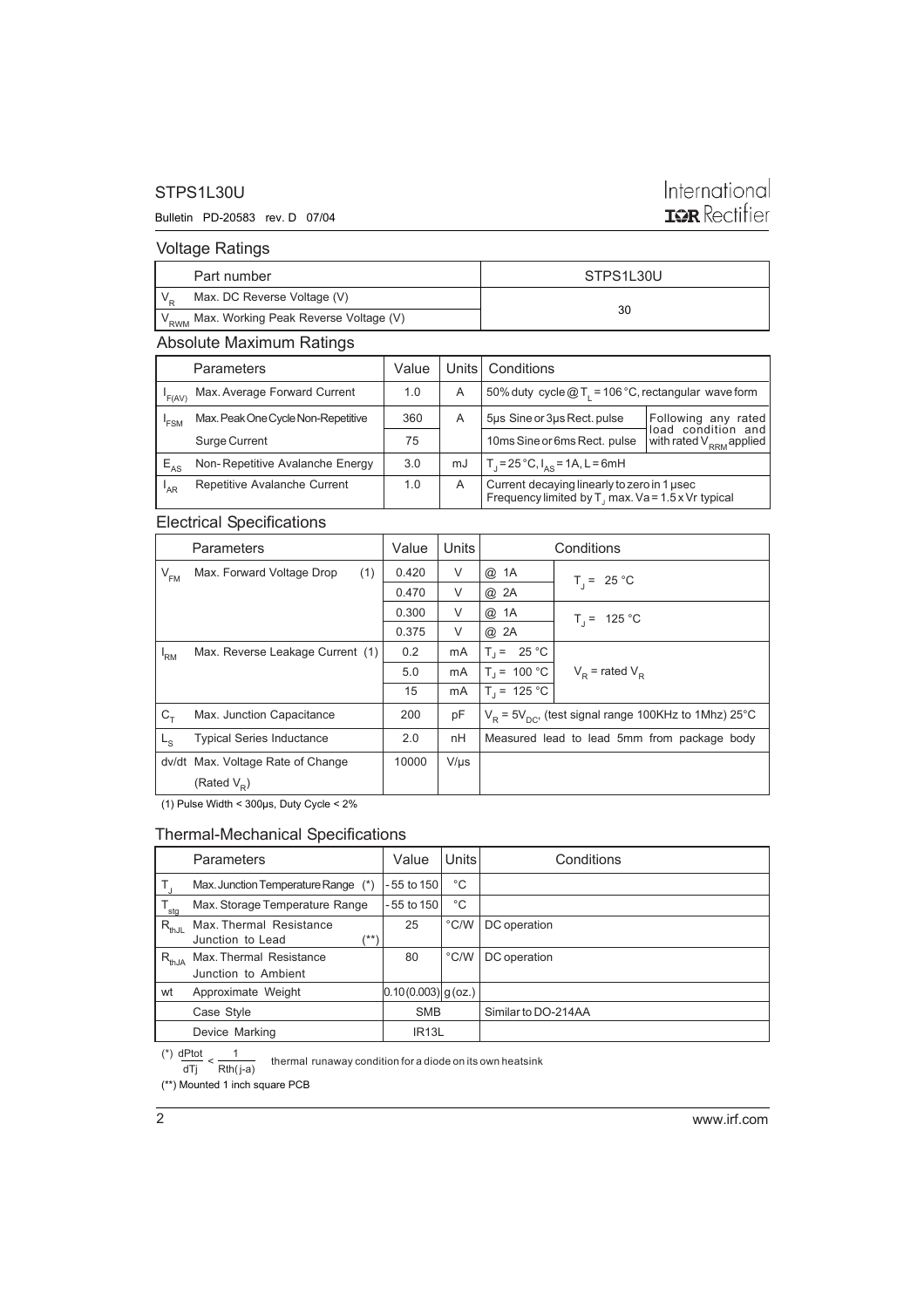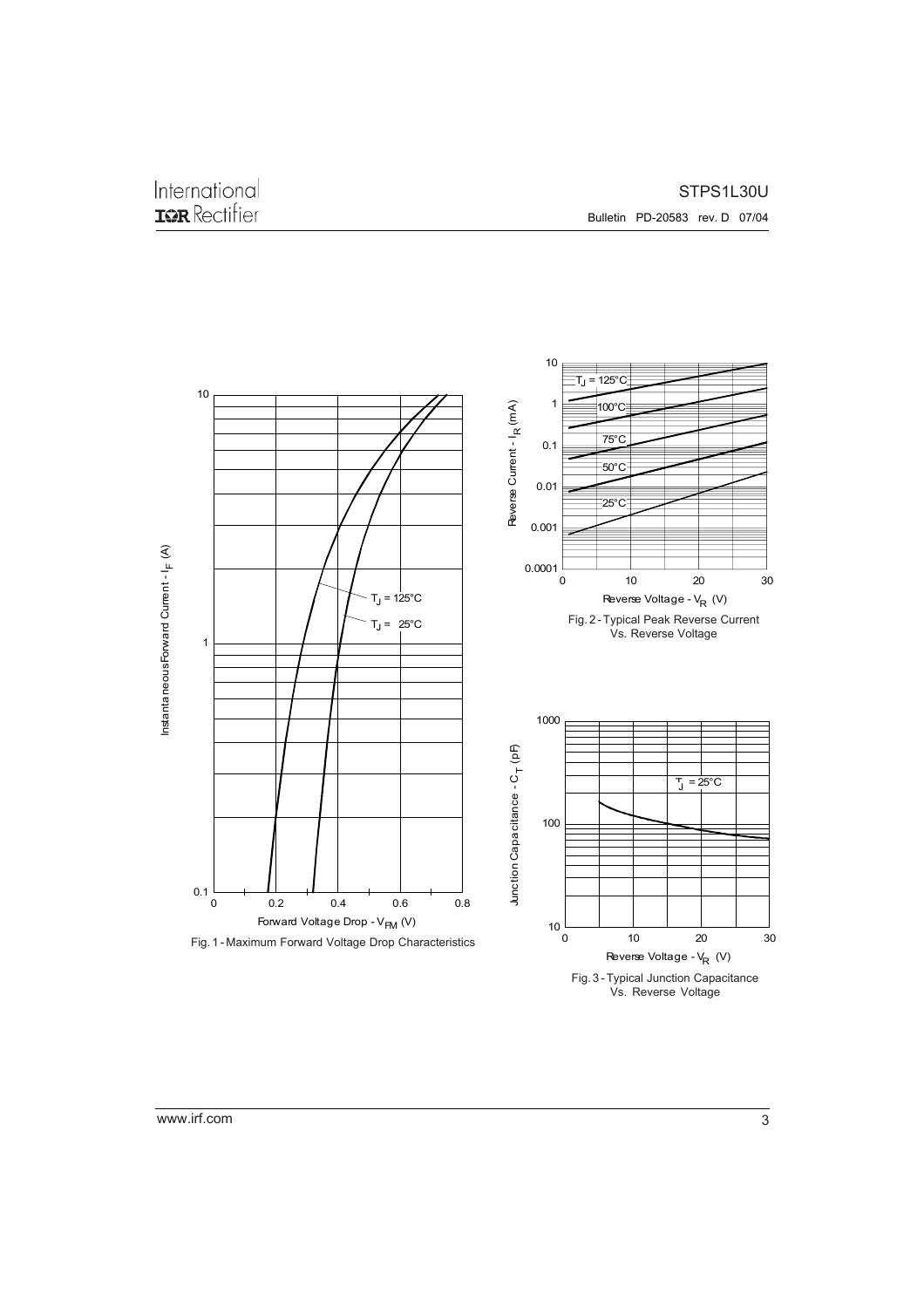#### STPS1L30U

### International **IGR** Rectifier



Fig. 6 - Maximum Peak Surge Forward Current Vs. Pulse Duration

#### **(2)** Formula used:  $T_{\text{C}}$  =  $T_{\text{J}}$  - (Pd + Pd<sub>REV</sub>) x R<sub>thJC</sub>; Pd = Forward Power Loss =  $I_{F(AV)}XV_{FM}$  @ ( $I_{F(AV)}$  / D) (see Fig. 6);  $Pd_{REV}$  = Inverse Power Loss =  $V_{R1}xI_R(1-D)$ ;  $I_R$  @  $V_{R1}$  = 80% rated  $V_R$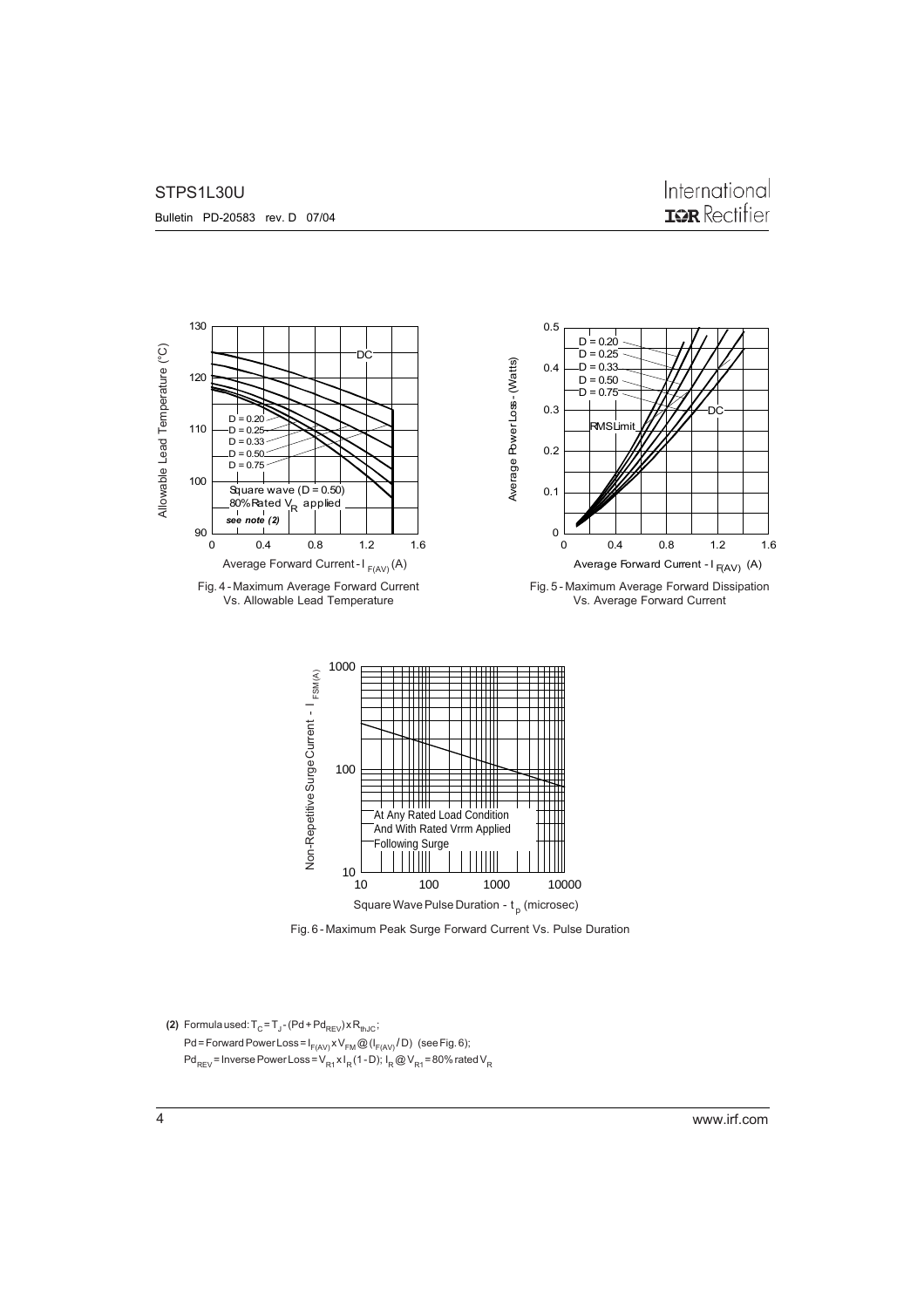### International **IOR** Rectifier

STPS1L30U

Bulletin PD-20583 rev. D 07/04

#### Outline Table



#### Marking & Identification